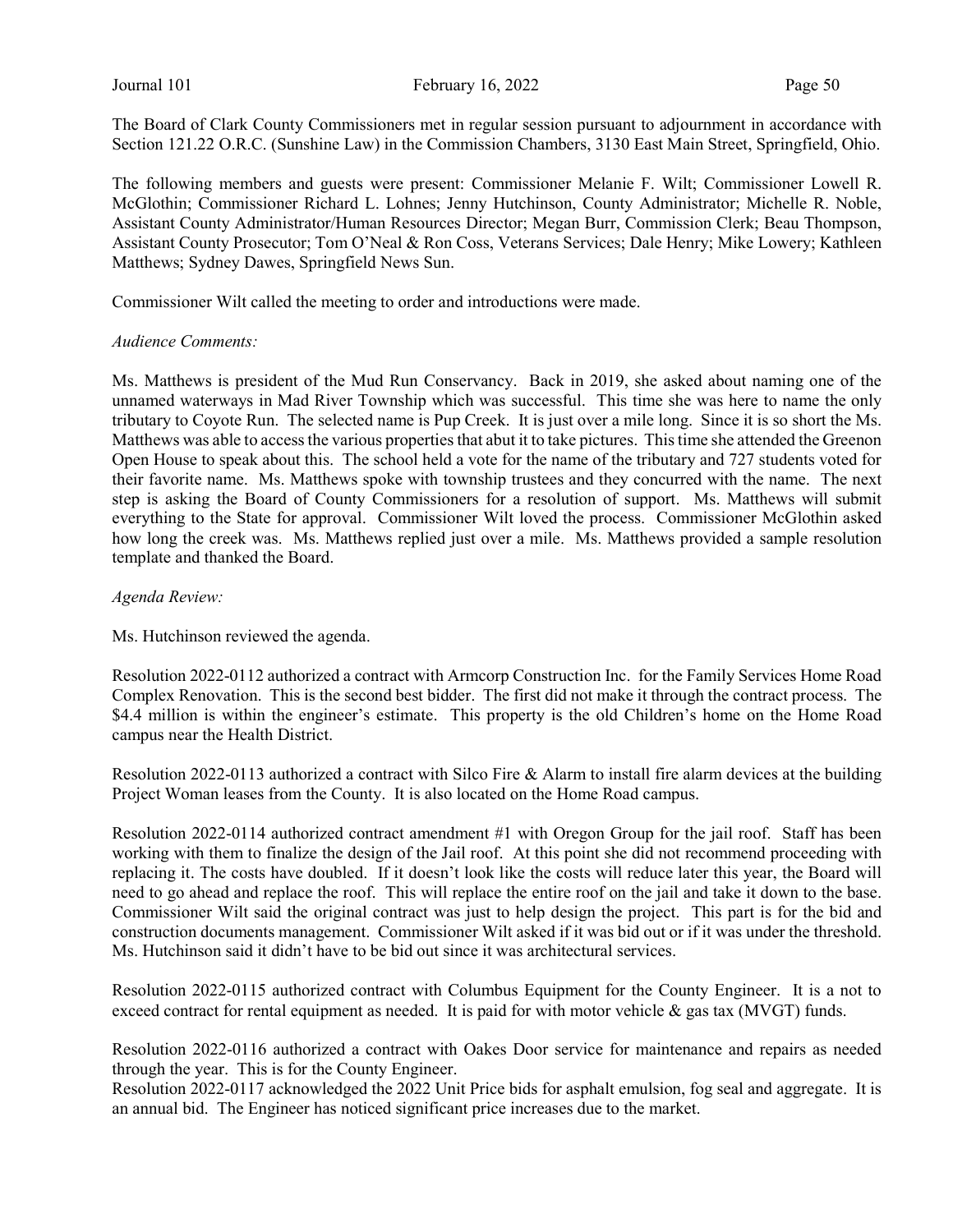Resolution 2022-0118 authorized the contract with DataYard for the Department of Job and Family Services. This is for internet.

Resolution 2022-0119 replaces resolution 2022-0104 last week. The last one item for West Central was accidentally left off. This resolution replaces the one prior to correct it.

Resolution 2022-0120 dissolved the Microfilm Board. The Microfilm Board isn't a necessary step anymore.

Resolution 2022-0121 authorized placement on the tax duplicate for unpaid water and sewer use charges. A lot of them are rentals.

Resolution 2022-0122 authorized the jail report for the month of January. See attached. Most of the costs are food and medical expenses.

Resolution 2022-0123 authorized weekly travel expense requests.

Resolution 2022-0124 authorized the contract with the FOP Collective Bargaining Unit for Corrections Officers. This is the first year. When the corrections officers started they were civil servants. Since then they have decided to unionize. Commissioner Lohnes requested a separate vote.

County Commissioner Updates:

#### OSU Extension Funding:

Commissioner Wilt asked about the OSU Extension [referred to as "Extension"] budget. Extension expressed concern to Commissioner Wilt about the requirements of the university for carry over balance. At this funding level Extension does not have the staff for a local foods council representative. Commissioner Wilt wanted to make sure that was in the budget. Ms. Hutchinson explained during the budget meeting Extension stated they could maintain the staff they had with their budget. Commissioner Wilt said the local foods coordinator would have been an additional position. Extension was kept flat since they are using their carry over. In the Board's budget it was reflected as a reduction. Ms. Hutchinson explained no other entity has a carryover of 50%. Commissioner Wilt stated again she wanted them to hire a local foods council coordinator. If there isn't funding, can they come back midyear. Ms. Hutchinson replied yes. Commissioner Wilt was under the impression there was funding in the budget the Board approved for that position.

Commissioner Lohnes said during the budget meeting with Extension they presented a plan. If Extension continued with the \$270,000 budget from the Board, they planned for staffing increases for three years (knowing there would be a retirement). Commissioner Lohnes felt they would regularly need the full funding if they hired additional positions. He recalled during that meeting Ms. House said they would be back to their regular plan in three years.

Ms. Hutchinson said they have a \$350,000 carryover. They also have unfilled positions within their budget. Extension can utilize those funds to hire a local foods council coordinator. Ms. Hutchinson was concerned about funding if the County has a bad year and reductions have to be made.

Commissioner Wilt said the local foods council coordinator was at her request.

Ms. Hutchinson stated that wasn't mentioned during the budget meeting with Extension. Commissioner Lohnes didn't remember it either.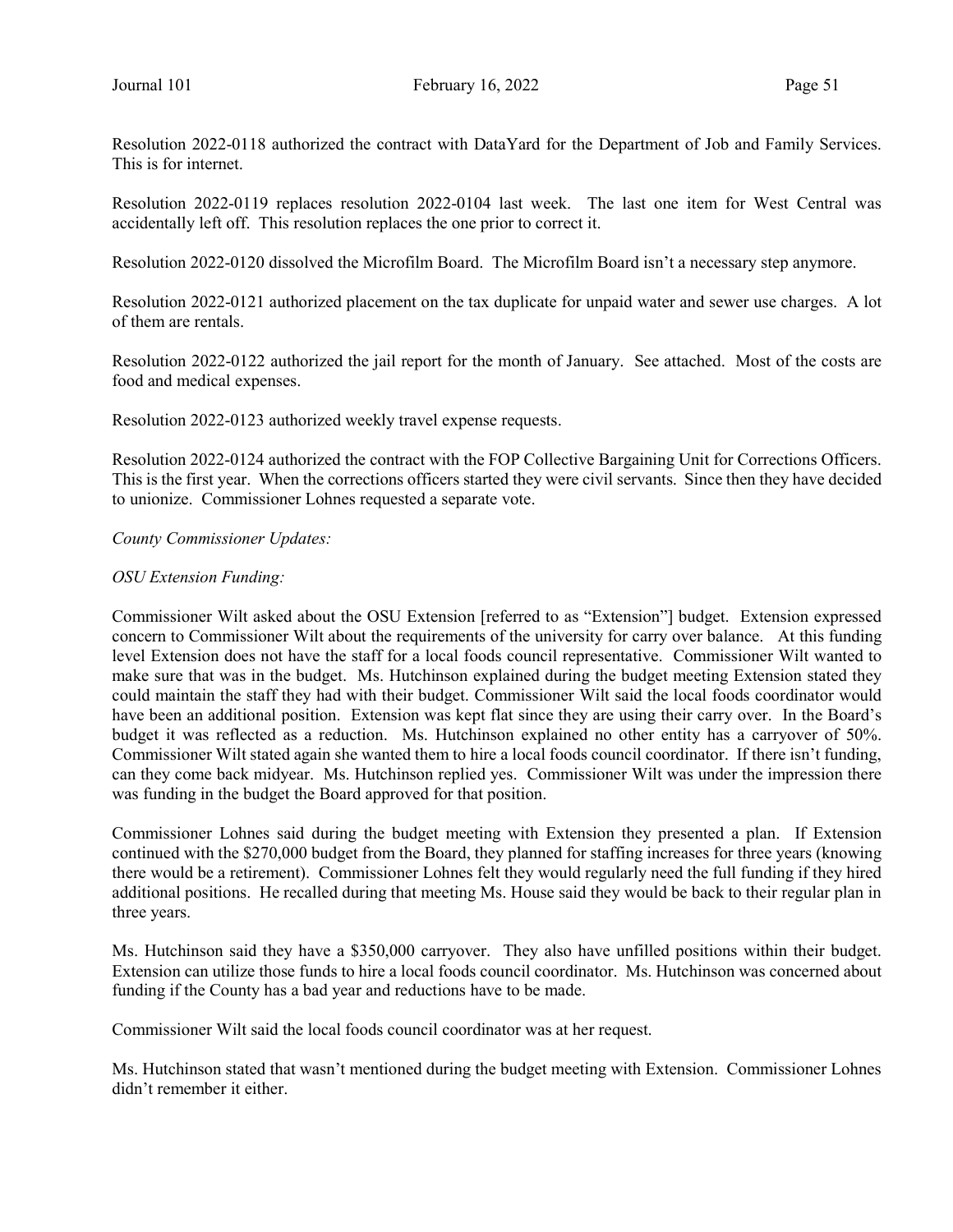Commissioner Wilt remembered stating it in the budget discussion during the Commission Meeting.

### Catawba Request for Funds:

Commissioner Wilt received a request from Catawba requesting ARPA funds to build their village office. Catawba did receive CDBG (Community Development Block Grant) money to tear down the old school. The village council was using that space for their meetings. In the short term, they are meeting in the township offices. Ms. Hutchinson said Ms. Harris has been working with them. Commissioner Lohnes wasn't sure about an option to allow the Board to build new construction for other government offices. It would be discussed in the ARPA meeting. ARPA funds are being used to build the offices for the Fairgrounds. Mr. Thompson said that was permissible due to it being a preexisting plan that was shuffled back due to the pandemic. Commissioner Wilt wasn't sure she was recommending it, but she wanted to pass it along.

Commissioner Wilt is working on the local OneOhio group.

Commissioner Wilt asked how often the IS Department report was to be sent out. Ms. Hutchinson replied once a month.

Commissioner Wilt understood the Fair Board and OEAA have developed a workgroup to share info and talk through recommendations from strategic plan.

Commissioner Lohnes noted the reentry update Ms. Hutchinson sent. The ARPA team moved money to hire a director for this in the amount of \$250,000. It would be a cost that could be paid through 2026 using ARPA. After that it will be paid for through the general fund if the Board approves it. The Reentry program is very important. Commissioner Lohnes felt the County should keep it in house. This director would coordinate all the entities that were coordinated before. Ms. Hutchinson needs an unofficial "yes" to get the position posted. Commissioner Wilt wanted to read it closer. In theory, she supported it. Commissioner Lohnes approved posting the position. Commissioner McGlothin thought the committee did a great job putting it together.

#### County Administrator Updates:

Ms. Hutchinson reminded everyone of the Greater Springfield meeting on February 23<sup>rd</sup>. The table is full.

The RFQ (Request for Qualifications) for the architect services for the Courthouse will be released on Thursday with responses due by March 31. The second elevator modernization at the Public Safety Building RFP (Request for Proposals) will be released Friday with responses due March 25.

Commissioner Lohnes moved to go into executive session to discuss imminent litigation. Commissioner McGlothin seconded the motion. The roll being called for its passage resulted as follows:

Commissioner Lohnes, Yes; Commissioner McGlothin, Yes; Commissioner Wilt, Yes

The Board recessed until 10:00 a.m.

Call to Order, Commission President Wilt Resolution 2022-0111

Following the pledge, Commissioner Lohnes moved to approve the minutes of the last meeting and dispense with reading of the same. Commissioner McGlothin seconded the motion. The roll being called for passage resulted as follows:

Commissioner Lohnes, Yes; Commissioner McGlothin, Yes; Commissioner Wilt, Yes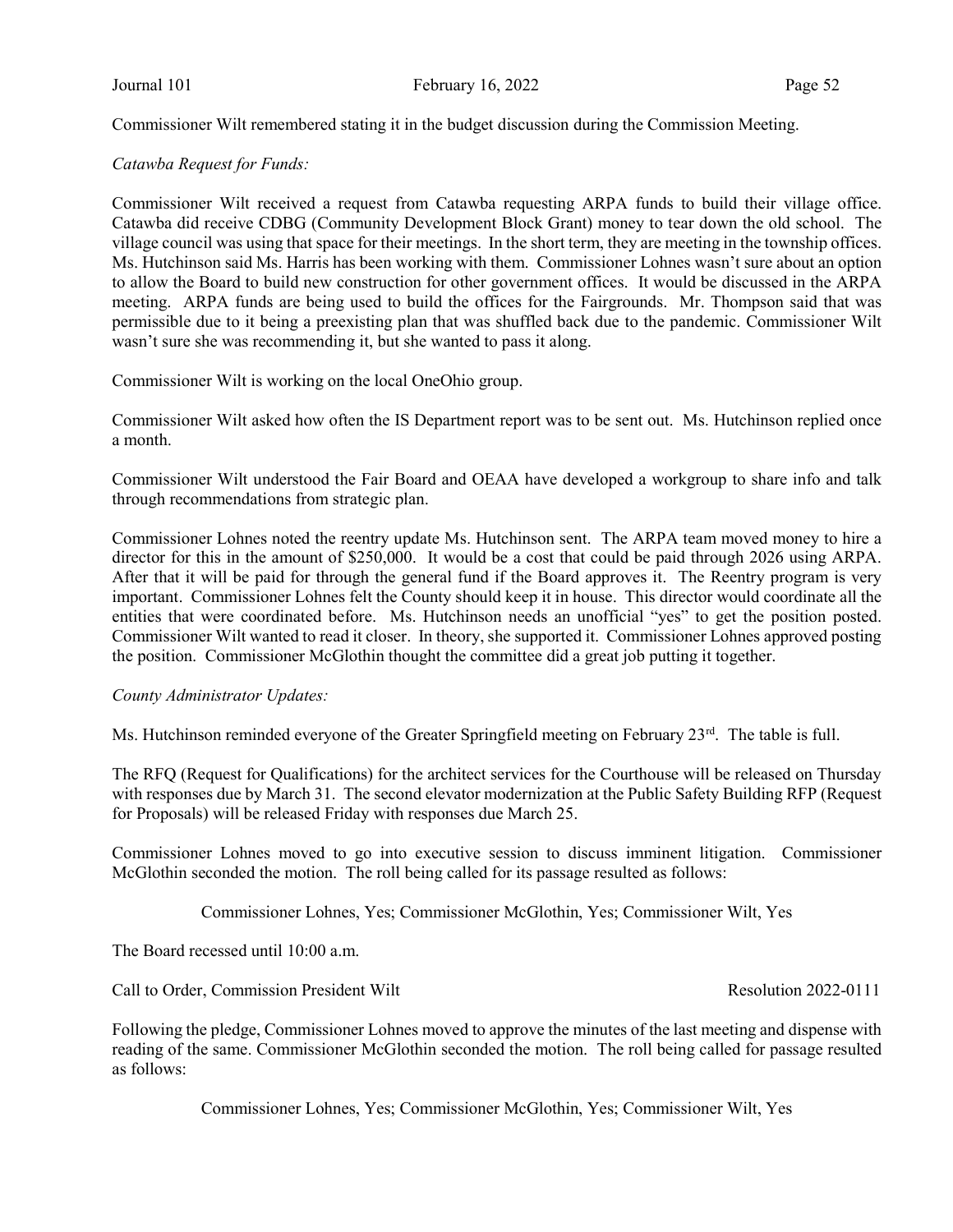Commissioner Lohnes moved to approve the agenda in its entirety with the exception of Resolution 2022-0124. Commissioner McGlothin seconded the motion. The roll being called for passage resulted as follows:

Commissioner Lohnes, Yes; Commissioner McGlothin, Yes; Commissioner Wilt, Yes

Commissioner Lohnes moved to approve Resolution 2022-0124. Commissioner McGlothin seconded that motion. The roll being called for its passage resulted as follows:

Commissioner Lohnes, No; Commissioner McGlothin, Yes; Commissioner Wilt, Yes

### Resolution 2022-0112 BJFB/C file

#### Award Bid and Authorize Contract to Armcorp Construction, Inc. for the Family Services Home Road Complex Renovations

Commissioner Lohnes moved, per the request of the County Administrator, to award the bid and authorize the contract with Armcorp Construction, Inc. for their bid of \$4,460,000 for the Family Services Home Road Complex Renovations project.

| <b>Organization Name:</b>    | Armeorp Construction, Inc.                    |  |
|------------------------------|-----------------------------------------------|--|
| <b>Organization Address:</b> | 9511 State Route 703, Celina, Ohio 45822      |  |
| In the amount of:            | \$4,460,000                                   |  |
| <b>Funding Source(s):</b>    | Permanent Improvement                         |  |
| <b>Purpose:</b>              | Family Services Home Road Complex Renovations |  |
| <b>Effective Date(s):</b>    | February 16, 2022                             |  |

Further move to authorize the County Administrator to execute the contract and related documents.

Commissioner McGlothin seconded the motion and the roll being called for its passage, the vote resulted as follows:

Commissioner Lohnes, Yes; Commissioner McGlothin, Yes; Commissioner Wilt, Yes

Resolution 2022-0113 BPRW file

### Authorize Contract with Silco Fire & Security

Commissioner Lohnes moved, per the request of Buildings & Grounds Director, to authorize a contract with:

| <b>Organization Name:</b>    | Silco Fire & Security                                                  |
|------------------------------|------------------------------------------------------------------------|
| <b>Organization Address:</b> | 4099 Industrial Lane, Beavercreek, Ohio 45430                          |
| In the amount of:            | \$15,900.00                                                            |
| <b>Funding Source(s):</b>    | Permanent Improvement                                                  |
| <b>Purpose:</b>              | Installation of fire alarm devices to existing panel at Project Woman. |
| <b>Effective Dates:</b>      | February 16, 2022                                                      |

Further move to authorize the County Administrator to execute the contract and related documents.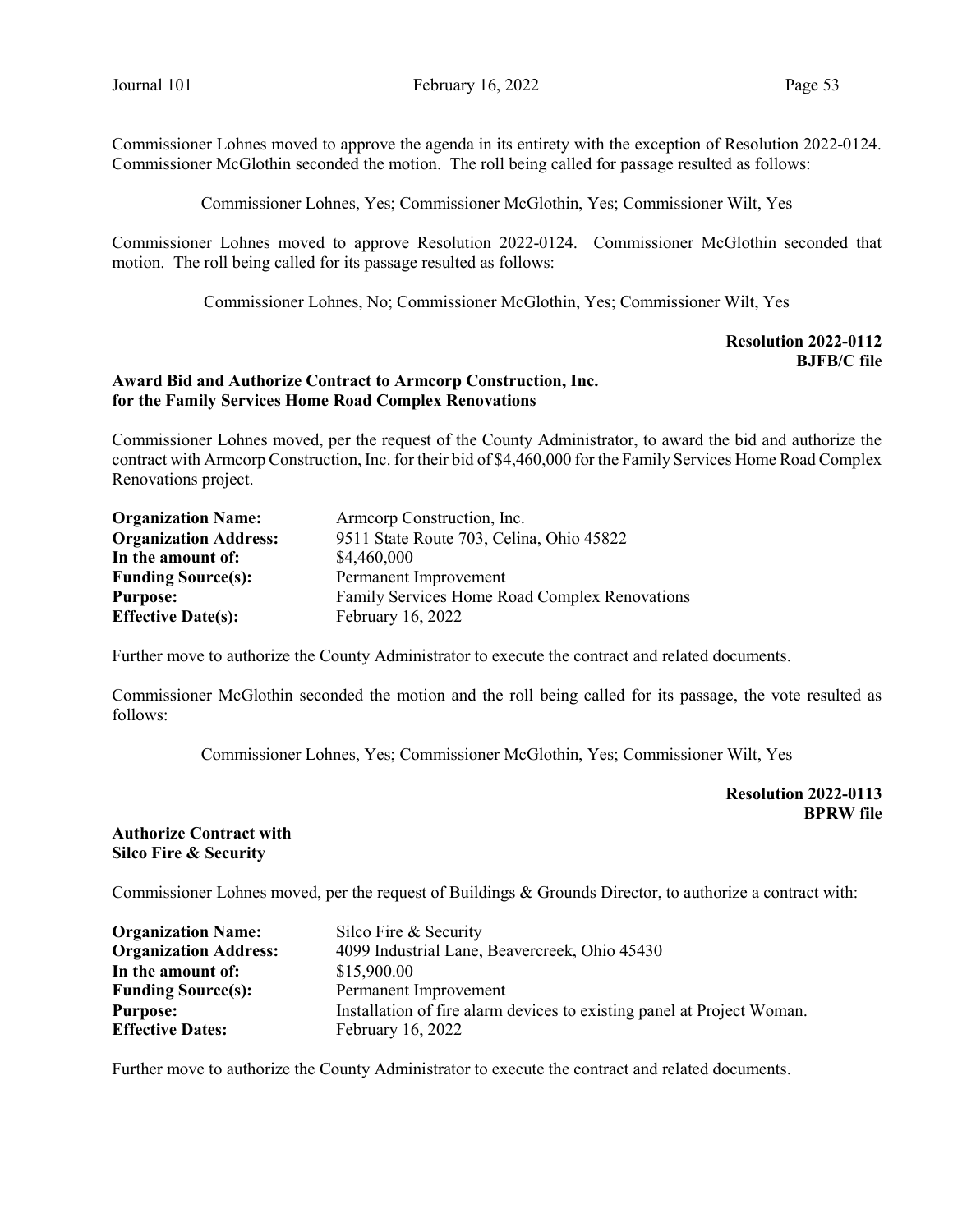Commissioner Lohnes, Yes; Commissioner McGlothin, Yes; Commissioner Wilt, Yes

# Resolution 2022-0114 BPSC file

### Authorize Contract Amendment #1 with Oregon Group Architects

Commissioner Lohnes moved, per the request of the Building and Grounds Director, to authorize contract amendment #1 with:

| <b>Organization Name:</b>        | Oregon Group Architects                                                                                                                                |  |  |
|----------------------------------|--------------------------------------------------------------------------------------------------------------------------------------------------------|--|--|
| <b>Organization Address:</b>     | 300 South Patterson Boulevard, Dayton, Ohio 45402                                                                                                      |  |  |
| <b>Amendment Amount:</b>         | \$49,243.00                                                                                                                                            |  |  |
| <b>New Contract Amount:</b>      | \$65,353.00                                                                                                                                            |  |  |
| <b>Funding Source(s):</b>        | Permanent Improvement                                                                                                                                  |  |  |
| <b>Purpose of Amendment:</b>     | bidding phase assistance and<br>Construction documents,<br>construction<br>administrative services for the Clark County Jail Roof Replacement Project. |  |  |
| <b>Purpose of Contract:</b>      | Jail Roof Design                                                                                                                                       |  |  |
| <b>Amendment Effective Date:</b> | February 16, 2022                                                                                                                                      |  |  |
| <b>Original Effective Date:</b>  | April 28, 2021                                                                                                                                         |  |  |

Further move to authorize the County Administrator to execute the contract amendment and related documents.

Commissioner McGlothin seconded the motion and the roll being called for its passage, the vote resulted as follows:

Commissioner Lohnes, Yes; Commissioner McGlothin, Yes; Commissioner Wilt, Yes

# Resolution 2022-0115 ENGC file

### Authorize Contract with Columbus Equipment Company

Commissioner Lohnes moved, per the request of the County Engineer, to authorize a contract with:

| <b>Organization Name:</b>    | Columbus Equipment Company                  |
|------------------------------|---------------------------------------------|
| <b>Organizatoni Address:</b> | 2323 Performance Way, Columbus, Ohio 43207  |
| In the amount of:            | Not to exceed \$49,000                      |
| <b>Funding Source(s):</b>    | Local Funds (MVGT)                          |
| <b>Purpose:</b>              | Rental equipment as needed                  |
| <b>Effective Dates:</b>      | February 16, 2022 through February 15, 2023 |

Further move to authorize the County Administrator to execute the contract and related documents.

Commissioner McGlothin seconded the motion and the roll being called for its passage, the vote resulted as follows:

Commissioner Lohnes, Yes; Commissioner McGlothin, Yes; Commissioner Wilt, Yes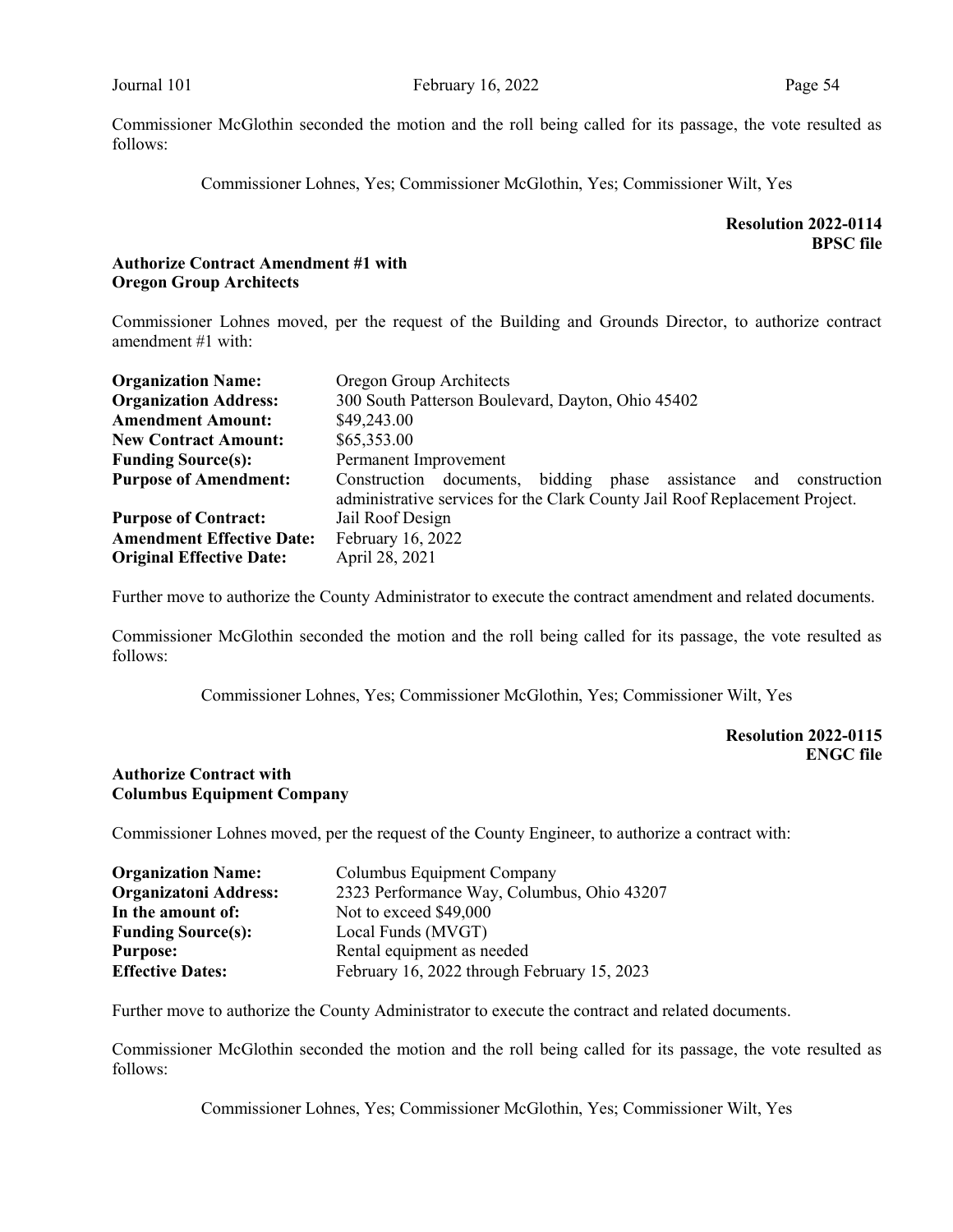### Authorize Contract with Oakes Door Service, Inc.

Commissioner Lohnes moved, per the request of the County Engineer, to authorize a contract with:

| <b>Organization Name:</b>    | Oakes Door Service, Inc.                    |
|------------------------------|---------------------------------------------|
| <b>Organization Address:</b> | 5298 Troy Road, Springfield, Ohio 45502     |
| In the amount of:            | Not to exceed \$49,000                      |
| <b>Funding Source(s):</b>    | Local Funds (MVGT)                          |
| <b>Purpose:</b>              | Maintenance and repairs as needed           |
| <b>Effective Dates:</b>      | February 16, 2022 through February 15, 2023 |

Further move to authorize the County Administrator to execute the contract and related documents.

Commissioner McGlothin seconded the motion and the roll being called for its passage, the vote resulted as follows:

Commissioner Lohnes, Yes; Commissioner McGlothin, Yes; Commissioner Wilt, Yes

Resolution 2022-0117 ENGB/C file

# Acknowledge 2022 Unit Price Bids for Asphalt Emulsion, Fog Seal and Aggregate

Commissioner Lohnes moved, per the request of the County Engineer, to acknowledge the bids below, subject to the Board's right to reject any bid pursuant to the notice of competitive bidding and any other applicable requirements. The bid opening for 2022 Unit Price Bids for Asphalt Emulsion, Fog Seal and Aggregate was held on Thursday, February 10, 2022. The following bids were read:

| Asphalt Emulsion -        | <b>Asphalt HFRS2-P</b> |                 |
|---------------------------|------------------------|-----------------|
| Terry Materials Inc.      | \$2.249/Gallon         |                 |
| Asphalt Materials Inc.    | \$2.27/Gallon          |                 |
| <b>Marathon Petroleum</b> | \$2.34/Gallon          |                 |
| Asphalt Emulsion $-$      | Fog Seal SS1H          | Fog Seal Alt    |
| Asphalt Materials Inc.    | $$1.42/G$ allon        | $$1.45/G$ allon |
| Terry Materials Inc.      |                        | \$1.48/Gallon   |

### Aggregate:

| Aggregate | Martin Marietta |              |               | Enon Sand and Gravel |              |                 |
|-----------|-----------------|--------------|---------------|----------------------|--------------|-----------------|
|           |                 | Delivered /  | Delivered /   |                      | Delivered /  |                 |
|           |                 | Ton to       | Ton to        |                      | Ton to       | Delivered / Ton |
|           |                 | 4075         | 3940          |                      | 4075         | to              |
|           |                 | Laybourne    | Lawrenceville |                      | Laybourne    | 3940            |
|           | FOB at          | Rd           | Dr.           | FOB at               | Rd           | Lawrenceville   |
|           | Plant per       | Springfield, | Springfield,  | Plant per            | Springfield, | Dr              |
|           | Ton             | OН           | OН            | Ton                  | OН           | Springfield, OH |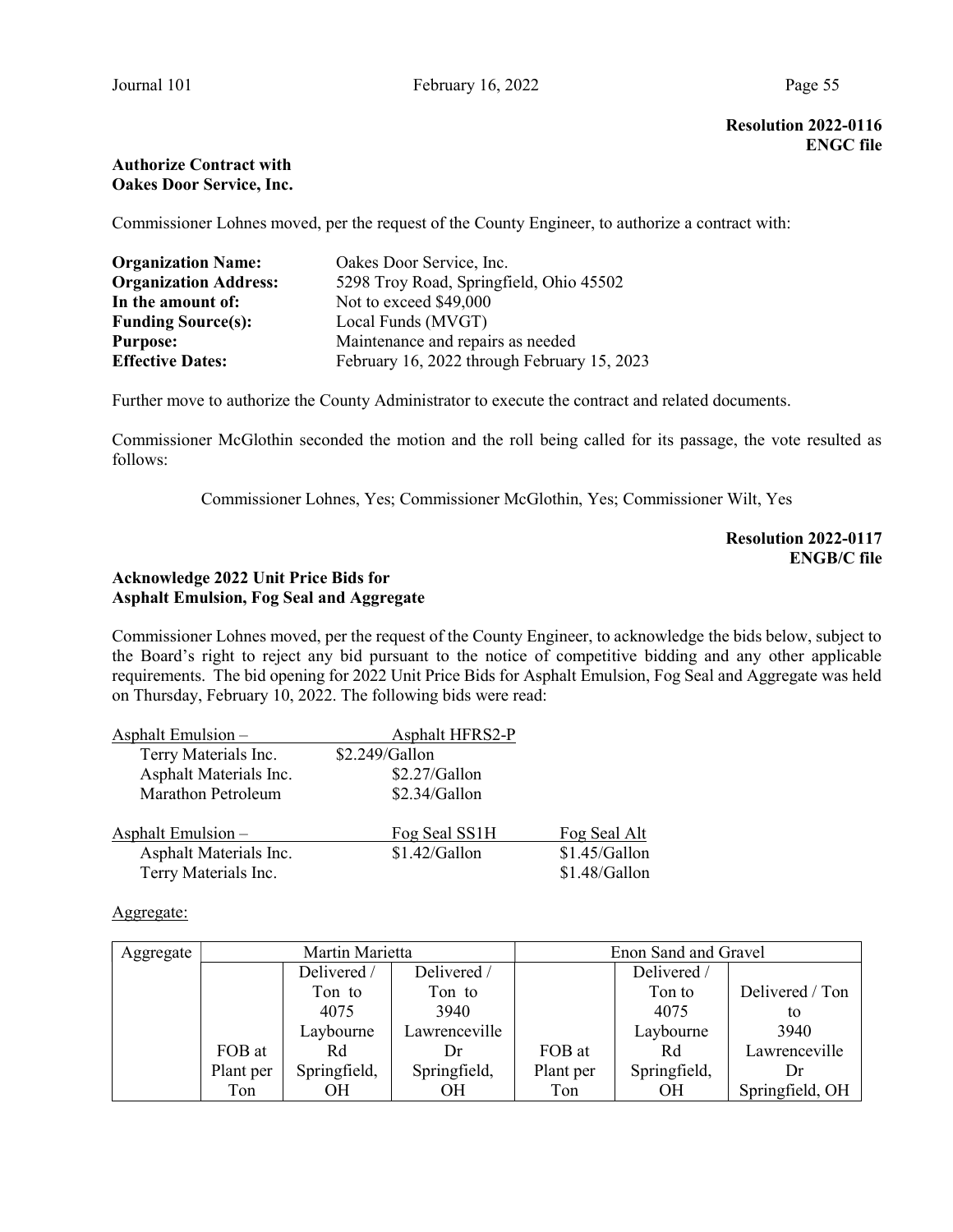| $\overline{N}$ o. 2 | \$12.00 | \$16.70 |         | \$21.00    | 25.00   |         |
|---------------------|---------|---------|---------|------------|---------|---------|
| Plant               | 46209   |         |         | Enon Sand  |         |         |
|                     |         |         |         | and Gravel |         |         |
| No. 57              | \$16.30 | \$21.00 |         | \$20.00    | \$24.00 |         |
| Plant               | 46209   |         |         | Enon Sand  |         |         |
|                     |         |         |         | and Gravel |         |         |
| No. 67              | \$22.40 | \$27.10 |         |            |         |         |
| Plant               | 46209   |         |         |            |         |         |
| No. 8               | \$17.40 | \$22.10 | \$22.65 | \$15.45    | \$24.65 | \$24.30 |
| Crushed             |         |         |         |            |         |         |
| Limestone           |         |         |         |            |         |         |
| Plant               | 46209   |         |         | Melvin     |         |         |
|                     |         |         |         | Stone      |         |         |
|                     |         |         |         | Wilmington |         |         |
| No. 9               | \$19.00 | \$23.70 |         |            |         |         |
| Plant               | 46209   |         |         |            |         |         |
| No. 304             | \$12.00 | \$16.70 |         | \$21.00    | \$25.00 |         |
| Plant               | 46209   |         |         | Enon Sand  |         |         |
|                     |         |         |         | and Gravel |         |         |
| No. 411             | \$13.50 | \$18.20 |         | \$20.00    | \$24.00 |         |
| Plant               | 46209   |         |         | Enon Sand  |         |         |
|                     |         |         |         | and Gravel |         |         |
| No. 617             | \$15.75 | \$20.45 |         |            |         |         |
| Plant               | 46209   |         |         |            |         |         |
| RCP Type            | \$24.50 | \$35.50 |         |            |         |         |
| $\mathbf{A}$        |         |         |         |            |         |         |
| Plant               | 46209   |         |         |            |         |         |
| RCP Type            | \$24.50 | \$35.50 |         |            |         |         |
| B                   |         |         |         |            |         |         |
| Plant               | 46209   |         |         |            |         |         |
| RCP Type            | \$22.50 | \$32.50 |         |            |         |         |
| $\mathbf C$         |         |         |         |            |         |         |
| Plant               | 46209   |         |         |            |         |         |
| RCP Type            | \$22.50 | \$32.50 |         |            |         |         |
| D                   |         |         |         |            |         |         |
| Plant               | 46209   |         |         |            |         |         |

Commissioner Lohnes, Yes; Commissioner McGlothin, Yes; Commissioner Wilt, Yes

Resolution 2022-0118 JFSC file

## Authorize Contract with DataYard, Inc.

Commissioner Lohnes moved, per the request of the Department of Job and Family Services Director, to authorize a contract with: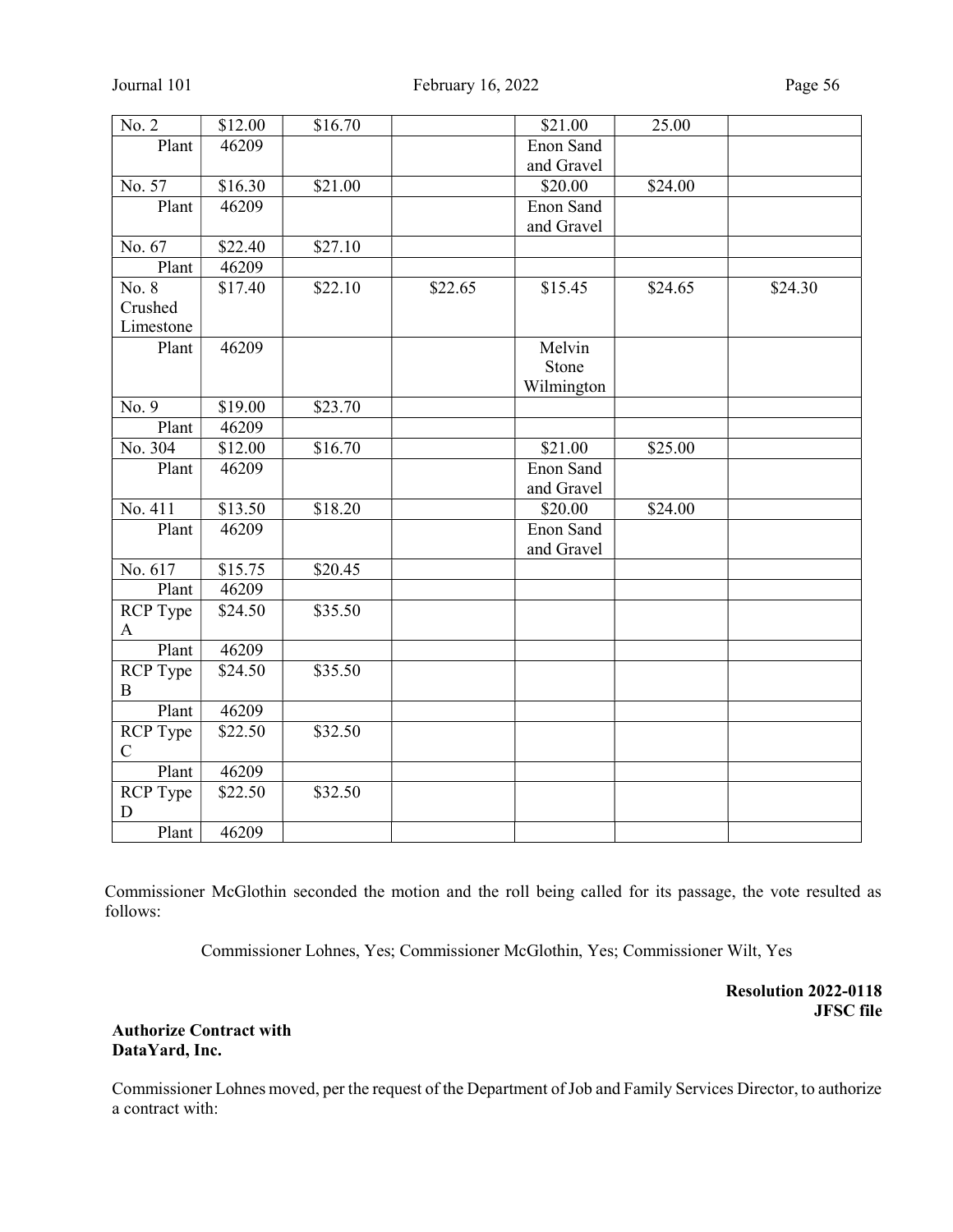|  | Page: |
|--|-------|
|  |       |

| <b>Organization Name:</b>    | DataYard, Inc.                                                                |
|------------------------------|-------------------------------------------------------------------------------|
| <b>Organization Address:</b> | 130 West Second Street, Suite 250, Dayton, Ohio 45402                         |
| In the amount of:            | \$32,347.76                                                                   |
| <b>Funding Source(s):</b>    | <b>Shared Administrative Dollars</b>                                          |
| <b>Purpose:</b>              | To provide ongoing internet service and maintenance, and domain name service. |
| <b>Effective Dates:</b>      | March 1, 2022 through February 29, 2024                                       |

Further move to authorize the County Administrator to execute the contract and related documents.

Commissioner McGlothin seconded the motion and the roll being called for its passage, the vote resulted as follows:

Commissioner Lohnes, Yes; Commissioner McGlothin, Yes; Commissioner Wilt, Yes

Resolution 2022-0119 Replaces Resolution 2022-0104 FINA file

# Authorize Amended Certificate #2 and Appropriate Funds

Commissioner Lohnes moved, upon the recommendation of the County Administrator, to authorize Amended Certificate #2 and appropriate funds.

| <b>Fund</b>                    | <b>Department</b>   | Account                   | Amount         |
|--------------------------------|---------------------|---------------------------|----------------|
| <b>CHIP (2217)</b>             | <b>COMM DEVELOP</b> | <b>PERS &amp; FRINGES</b> | \$35,705.00    |
| <b>CHIP (2217)</b>             | <b>COMM DEVELOP</b> | <b>OPERATING EXP</b>      | \$347,295.00   |
| <b>CHIP (2217)</b>             | <b>COMM DEVELOP</b> | <b>ADVANCE OUT</b>        | \$10,000.00    |
| <b>WEST CENTRAL CCF (8370)</b> | <b>WCCCF</b>        | <b>PERS &amp; FRINGES</b> | \$2,498,646.00 |
| <b>WEST CENTRAL CCF (8370)</b> | <b>WCCCF</b>        | <b>OPERATING EXP</b>      | \$32,275.00    |

Commissioner McGlothin seconded the motion and the roll being called for its passage, the vote resulted as follows:

Commissioner Lohnes, Yes; Commissioner McGlothin, Yes; Commissioner Wilt, Yes

Resolution 2022-0120 BRDM file

## Dissolve Clark County Microfilm Board

Commissioner Lohnes moved to approve the following:

Whereas, the Clark County Microfilm Board was established per Ohio Revised Code Section 307.80; and,

Whereas, due to changes in technology the Clark County Microfilm Board does not have an active role funding microfilm for county departments to microfilm records.

Now, therefore, we, the Board of County Commissioners, Clark County, Ohio do hereby dissolve the Clark County Microfilm Board due to it no longer being an active board.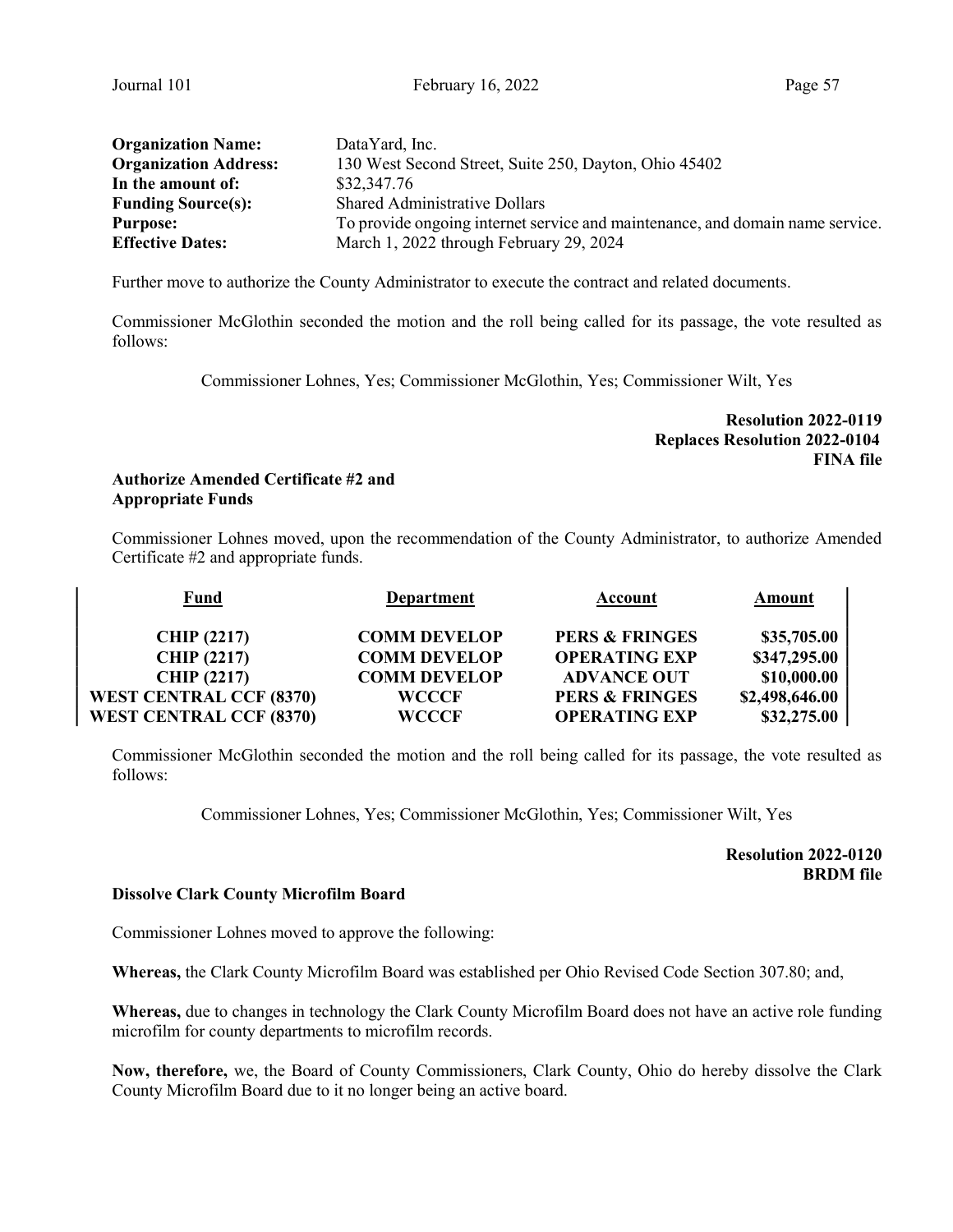Commissioner Lohnes, Yes; Commissioner McGlothin, Yes; Commissioner Wilt, Yes

Resolution 2022-0121 UTLO file

# Authorize Placement on Tax Duplicate for Uncollected Water and Sewer Use Charges

Commissioner Lohnes moved, per the request of the Director of Utilities, to certify to the Auditor, as required by Sections 6117.02 and 6103.02 O.R.C. for placement on the 2022 real property tax list and duplicate against the following property:

| Property Owner: | Terry L. Jr & Kimberly D. Blue                                 |
|-----------------|----------------------------------------------------------------|
| Address:        | 145 Highview Avenue, Springfield, OH 45505                     |
|                 | 3000700032400007                                               |
|                 | Springfield Township                                           |
| Amount:         | \$965.23                                                       |
| Comments:       | Sewer Only, Place on tax duplicate, uncollected charges        |
| Property Owner: | Luther Jr & Patricia G. Horn                                   |
| Address:        | 315 Highview Avenue, Springfield, OH 45505<br>3000700032400014 |
|                 | Springfield Township                                           |
| Amount:         | \$651.70                                                       |
| Comments:       | Sewer only, Place on tax duplicate, uncollected charges        |
| Property Owner: | Patricia A. Smith                                              |
| Address:        | 426 Highview Avenue, Springfield, OH 45505                     |
|                 | 3000700032214020                                               |
|                 | Springfield Township                                           |
| Amount:         | \$600.58                                                       |
| Comments:       | Sewer only, Place on tax duplicate, uncollected charges        |
| Property Owner: | Zeus Investments, Inc.                                         |
| Address:        | 543 Highview Avenue, Springfield, OH 45505                     |
|                 | 3000700032402001                                               |
|                 | Springfield Township                                           |
| Amount:         | \$640.90                                                       |
| Comments:       | Sewer only, Place on tax duplicate, uncollected charges        |
| Property Owner: | Lindsey Roberts Kane & Kyle Knudsen                            |
| Address:        | 301 Kinnane Avenue, Springfield, OH 45505                      |
|                 | 3000700032210012                                               |
|                 | Springfield Township                                           |
| Amount:         | \$389.48                                                       |
| Comments:       | Sewer only, Place on tax duplicate, uncollected charges        |
| Property Owner: | John E. Phillips                                               |
| Address:        | 513 Kinnane Street, Springfield, OH 45505                      |
|                 |                                                                |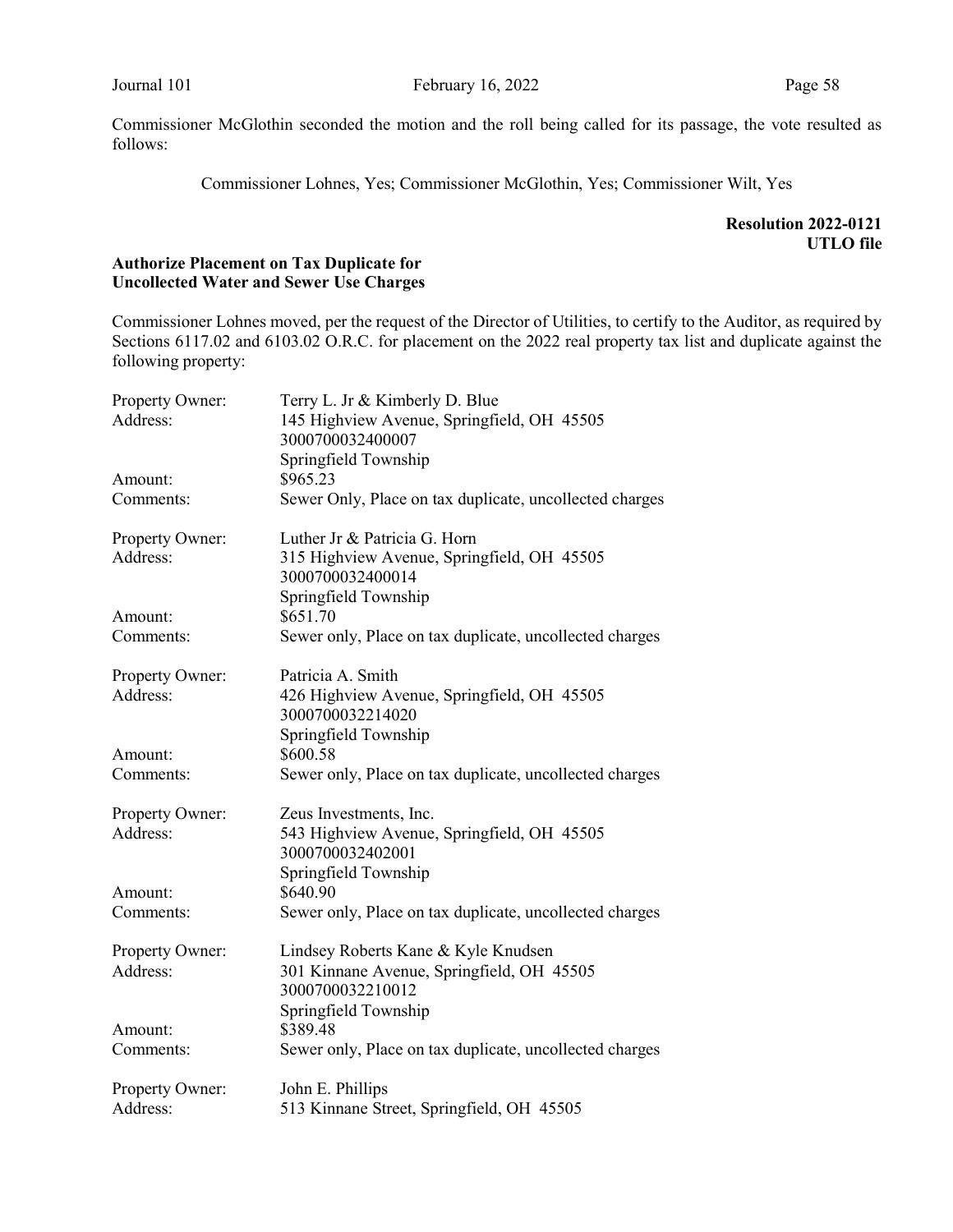| Journal 101          | February 16, 2022                                                   | Page 59 |
|----------------------|---------------------------------------------------------------------|---------|
|                      | 3000700032211002                                                    |         |
|                      | Springfield Township                                                |         |
| Amount:              | \$749.55                                                            |         |
| Comments:            | Sewer only, Place on tax duplicate, uncollected charges             |         |
| Property Owner:      | Park Hills Sentre, LTD                                              |         |
| Address:             | 611 Kinnane Street, Springfield, OH 45505                           |         |
|                      | 3000700032211006                                                    |         |
|                      | Springfield Township                                                |         |
| Amount:<br>Comments: | \$463.03<br>Sewer only, Place on tax duplicate, uncollected charges |         |
|                      |                                                                     |         |
| Property Owner:      | Pearl J. Lambert                                                    |         |
| Address:             | 225 Lyle Avenue, Springfield, OH 45505                              |         |
|                      | 3000700032207007                                                    |         |
|                      | Springfield Township                                                |         |
| Amount:<br>Comments: | \$766.12<br>Sewer only, Place on tax duplicate, uncollected charges |         |
|                      |                                                                     |         |
| Property Owner:      | Manola Ruano                                                        |         |
| Address:             | 348 Lyle Avenue, Springfield, OH 45505                              |         |
|                      | 3000700032205033                                                    |         |
|                      | Springfield Township                                                |         |
| Amount:<br>Comments: | \$965.23<br>Sewer only, Place on tax duplicate, uncollected charges |         |
|                      |                                                                     |         |
| Property Owner:      | Park Hills Sentre, LTD                                              |         |
| Address:             | 403 Lyle Avenue, Springfield, OH 45505                              |         |
|                      | 3000700032208002                                                    |         |
|                      | Springfield Township                                                |         |
| Amount:              | \$463.03                                                            |         |
| Comments:            | Sewer only, Place on tax duplicate, uncollected charges             |         |
| Property Owner:      | Michael F. Morgan                                                   |         |
| Address:             | 515 Lyle Avenue, Springfield, OH 45505                              |         |
|                      | 3000700032208009                                                    |         |
|                      | Springfield Township                                                |         |
| Amount:<br>Comments: | \$851.16                                                            |         |
|                      | Sewer only, Place on tax duplicate, uncollected charges             |         |
| Property Owner:      | <b>Brandon Daniels</b>                                              |         |
| Address:             | 2680 May Street, Springfield, OH 45505                              |         |
|                      | 3000700026301068                                                    |         |
| Amount:              | Springfield Township<br>\$965.23                                    |         |
|                      |                                                                     |         |

Comments: Sewer only, Place on tax duplicate, uncollected charges

Address: 148 Neosha Avenue, Springfield, OH 45505 3000700032209023 Springfield Township

Property Owner: Robert W. Eichelberger

| и |  |
|---|--|
|   |  |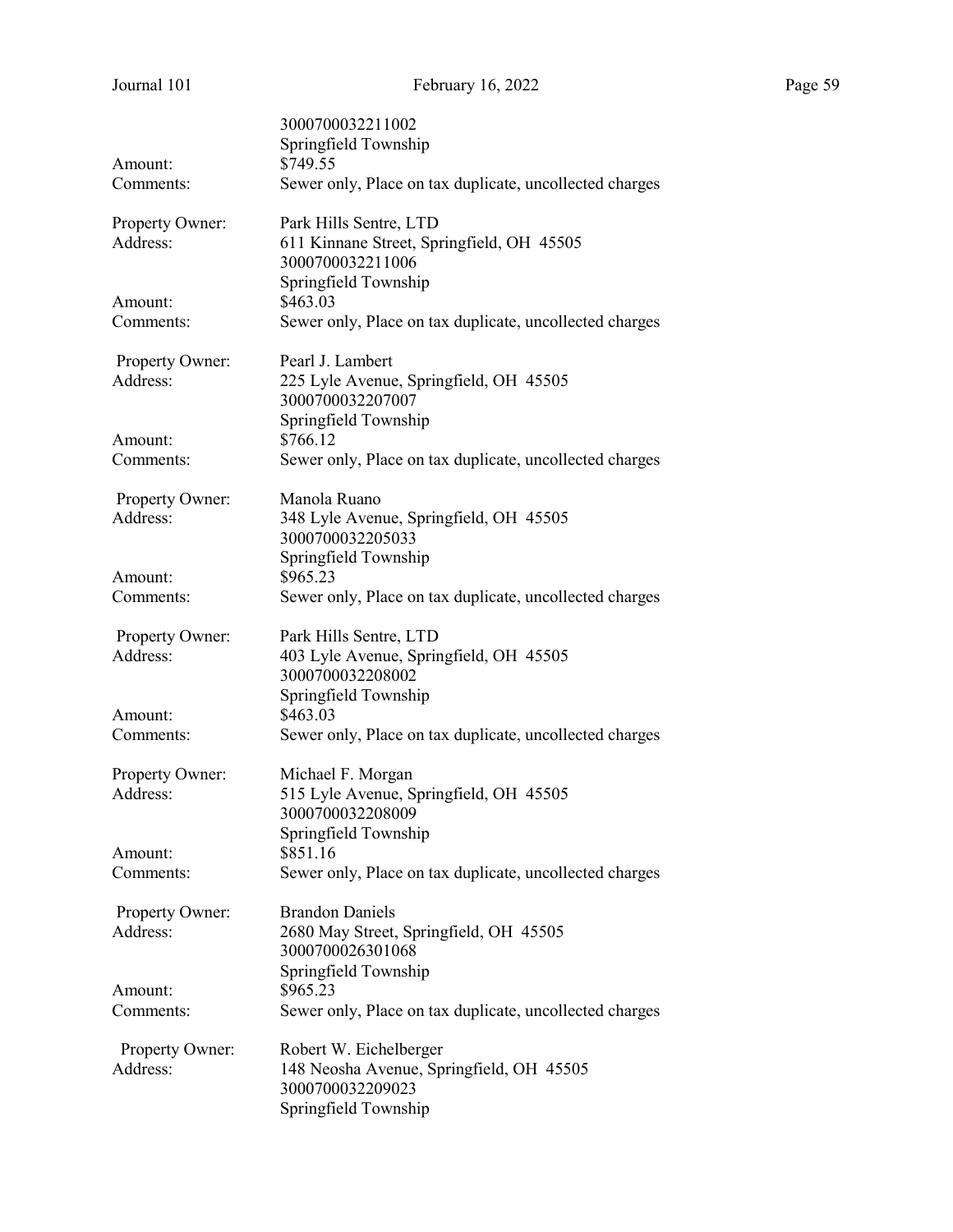| Journal 101          | February 16, 2022                                                | Page 60 |
|----------------------|------------------------------------------------------------------|---------|
| Amount:              | \$854.49                                                         |         |
| Comments:            | Sewer only, Place on tax duplicate, uncollected charges          |         |
| Property Owner:      | Charles G. & Tracy M. Campbell                                   |         |
| Address:             | 332 Neosha Avenue, Springfield, OH 45505<br>3000700032210038     |         |
|                      | Springfield Township<br>\$790.36                                 |         |
| Amount:<br>Comments: | Sewer only, Place on tax duplicate, uncollected charges          |         |
| Property Owner:      | Carol A. Wise                                                    |         |
| Address:             | 511 Neosha Avenue, Springfield, OH 45505<br>3000700032214008     |         |
|                      | Springfield Township<br>\$432.14                                 |         |
| Amount:<br>Comments: | Sewer only, Place on tax duplicate, uncollected charges          |         |
| Property Owner:      | KTW Investments, LLC                                             |         |
| Address:             | 633 Neosha Avenue, Springfield, OH 45505                         |         |
|                      | 3000700032214015<br>Springfield Township                         |         |
| Amount:              | \$854.76                                                         |         |
| Comments:            | Sewer only, Place on tax duplicate, uncollected charges          |         |
| Property Owner:      | Norma Wise                                                       |         |
| Address:             | 2812 Oletha Avenue, Springfield, OH 45505<br>3000700032403004    |         |
|                      | Springfield Township                                             |         |
| Amount:              | \$766.12                                                         |         |
| Comments:            | Sewer only, Place on tax duplicate, uncollected charges          |         |
| Property Owner:      | Real Estate Investors Place, LLC                                 |         |
| Address:             | 849 Edgewick Road, New Carlisle, OH 45344<br>0100500031106032    |         |
|                      | <b>Bethel Township</b>                                           |         |
| Amount:              | \$5193.61 water is off                                           |         |
| Comments:            | Water & Sewer, Place on tax duplicate, uncollected charges       |         |
| Property Owner:      | James P. Evilsizor                                               |         |
| Address:             | 4816 Brannan Drive, E, Springfield, OH 45502<br>2200300021800115 |         |
|                      | Moorefield Township                                              |         |
| Amount:              | \$823.61 water is off                                            |         |
| Comments:            | Water & Sewer, Place on tax duplicate, uncollected charges       |         |
| Property Owner:      | Alice F. Boyd                                                    |         |
| Address:             | 2357 Moorefield Road, Springfield, OH 45502<br>2200300021200004  |         |
|                      | Moorefield Township                                              |         |
| Amount:              | \$1052.25 water is off                                           |         |
| Comments:            | Water & Sewer, Place on tax duplicate, uncollected charges       |         |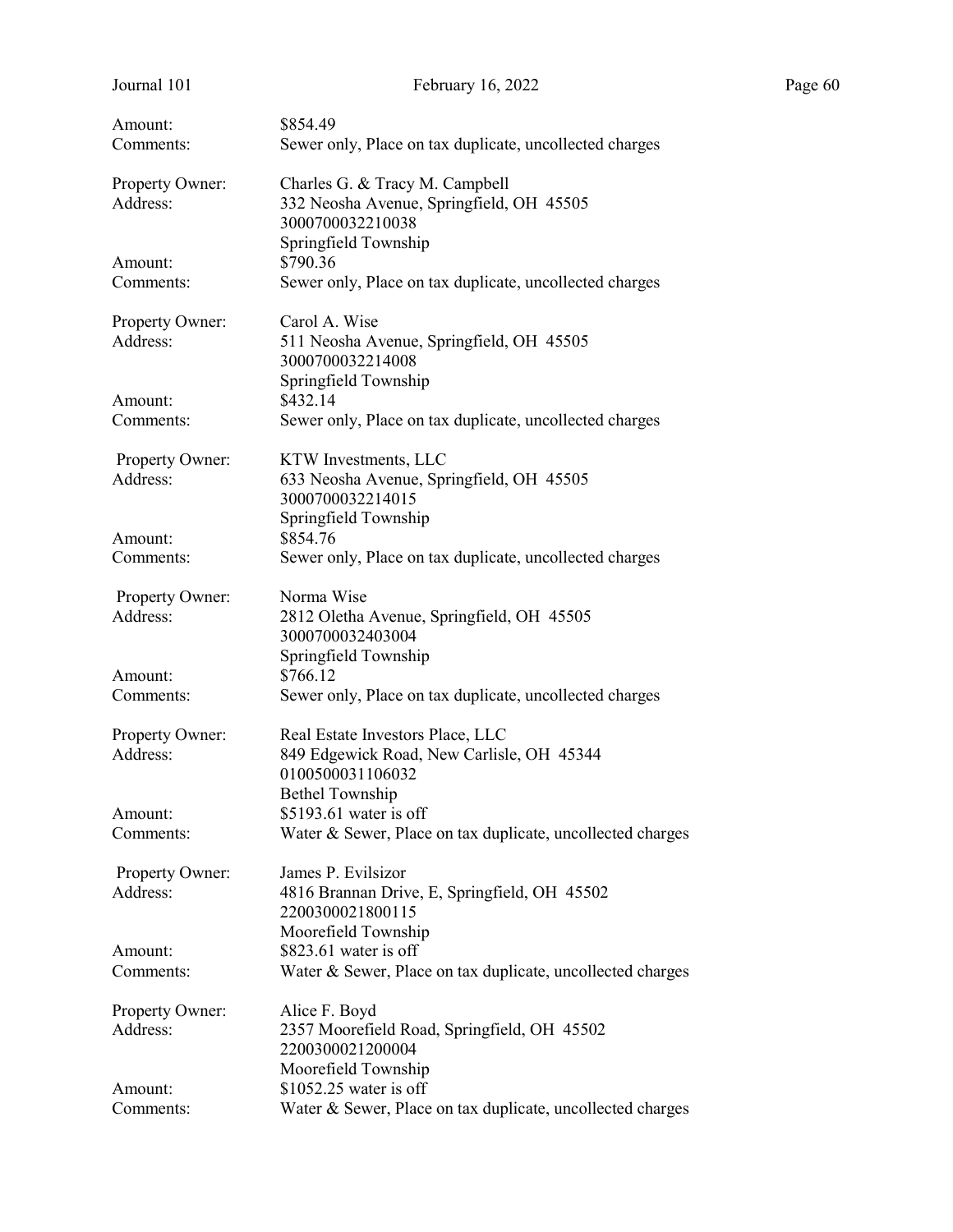Commissioner Lohnes, Yes; Commissioner McGlothin, Yes; Commissioner Wilt, Yes

# Resolution 2022-0122 **SHRR** file

### Acknowledge Sheriff's Jail Expenditure Report(s)

Commissioner Lohnes moved to acknowledge the receipt of the Sheriff's Jail Expenditure Report(s) for January 2022.

Commissioner McGlothin seconded the motion and the roll being called for its passage, the vote resulted as follows:

Commissioner Lohnes, Yes; Commissioner McGlothin, Yes; Commissioner Wilt, Yes

### Resolution 2022-0123 TRAV file

### Approve Travel/Expense Allowance

Commissioner Lohnes moved, per request of the following Department Director(s) or Elected Official(s) to approve the following travel allowances.

| Dept.      | Name            | <b>Purpose</b>          | <b>Place</b>     | Date    | Cost     |
|------------|-----------------|-------------------------|------------------|---------|----------|
| Engineer   | R. Hankison     | Using the State         | Online           | 3/14/22 | \$319.00 |
|            |                 | Plane Coordinate System |                  |         |          |
| Engineer   | R. Hankison     | The Past, Present,      | Online           | 3/25/22 | \$319.00 |
|            |                 | and Future of the NSRS: |                  |         |          |
|            |                 | From NAD27 to NATRF2022 |                  |         |          |
| <b>JFS</b> | D. Bell         | Training                | Virtual          | 3/4/22  | \$40.00  |
| <b>JFS</b> | D. Estep        | Exec. Mtg.              | Lewis Center, OH | 3/3/22  | \$471.00 |
| Veterans   | 5 Staff members | Winter Quarterly        | Columbus, OH     | 3/4/22  | \$470.00 |

Commissioner McGlothin seconded the motion and the roll being called for its passage, the vote resulted as follows:

Commissioner Lohnes, Yes; Commissioner McGlothin, Yes; Commissioner Wilt, Yes

# Resolution 2022-0124 SHRC file

### Authorize Contract with The Fraternal Order of Police (FOP), Ohio Labor Council, Inc.

Commissioner Lohnes moved, per the request of the Clark County Sheriff, to authorize a contract with:

| <b>Organization Name:</b>    | Fraternal Order of Police, Ohio Labor Council |
|------------------------------|-----------------------------------------------|
| <b>Organization Address:</b> | 222 East Town Street, Columbus, Ohio 43215    |
| <b>Funding Source(s):</b>    | General Fund                                  |